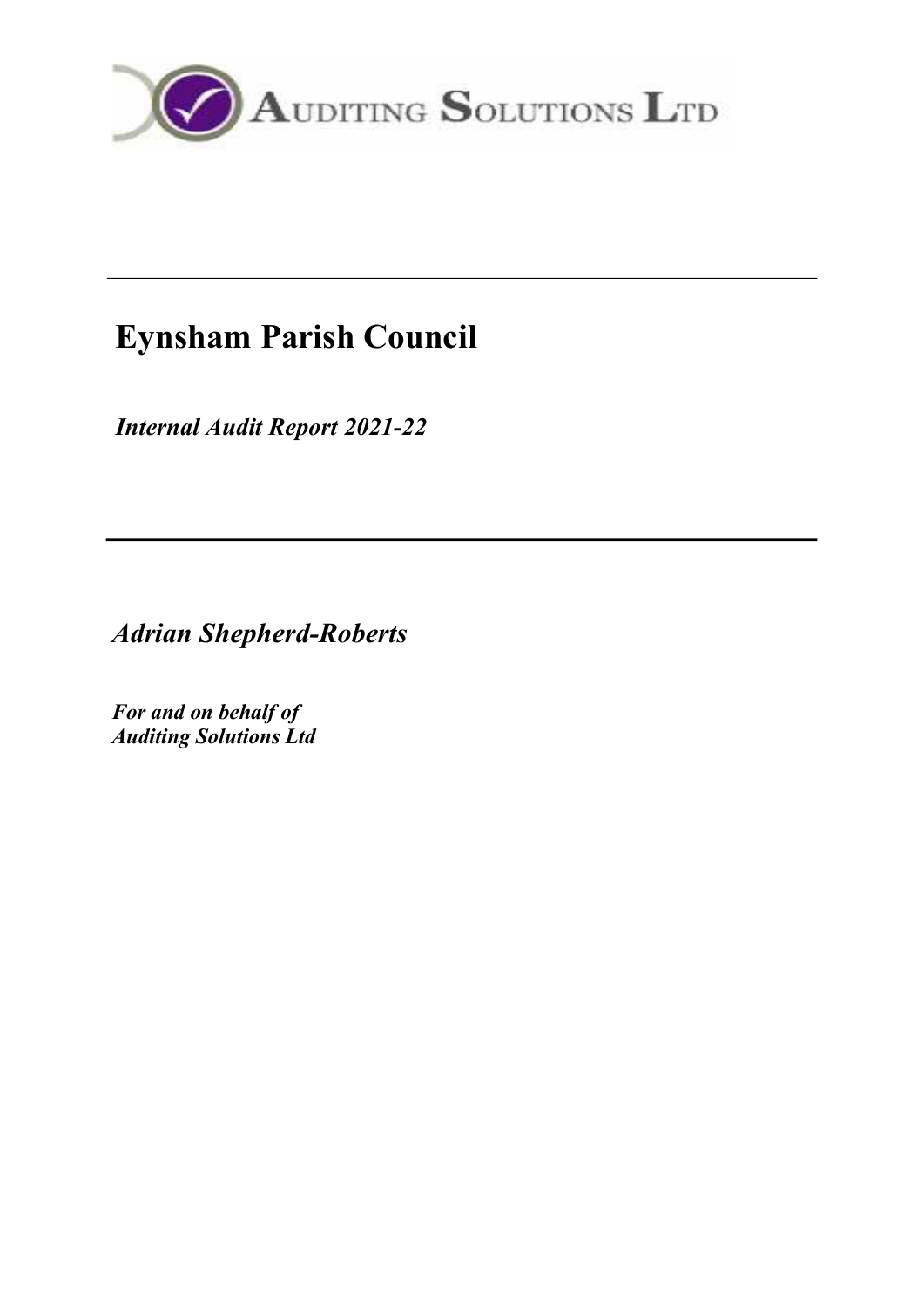### Background

All town and parish councils are required by statute to make arrangements for an independent internal audit examination of their accounting records and system of internal control and for the conclusions to be reported each year in the Annual Governance and Accountability Return (AGAR).

This report sets out the work undertaken in relation to the 2021-22 financial year. We have undertaken our review for the year remotely: we wish to thank the Clerk the Responsible Finance Officer in assisting the process, providing all necessary additional (to that examined at our interim visit) documentation in electronic format to facilitate completion of our review for the year and sign off of the Internal Audit Certificate in the year's AGAR. We have, obviously in the circumstances, reduced the volume of transactions examined, whilst still ensuring governance and financial controls remain effective.

#### Internal Audit Approach

In undertaking our review for the year, we have had regard to the materiality of transactions and their susceptibility to potential mis-recording or misrepresentation in the year-end Statement of Accounts/AGAR. We have employed a combination of selective sampling techniques (where appropriate) and 100% detailed checks in a number of key areas in order to gain sufficient assurance that the Council's financial and regulatory systems and controls are appropriate and fit for the purposes intended.

Our programme of cover has been designed to afford appropriate assurance that the Council's financial systems are robust and operate in a manner to ensure effective probity of transactions and to afford a reasonable probability of identifying any material errors or possible abuse of the Council's own and the national statutory regulatory framework. The programme is also designed to facilitate our completion of the 'Annual Internal Audit Report' in the Council's AGAR, which requires independent assurance over a number of internal control objectives.

### Overall Conclusion

We have concluded that, on the basis of the programme of work we have undertaken, the Council has maintained adequate and effective internal control arrangements during the year.

We ask that members consider the content of this report and acknowledge that the report has been reviewed by Council.

We have completed and signed the 'Annual Internal Audit Report' in the year's AGAR, having concluded that, in all significant respects, the control objectives set out in that report were being achieved throughout the financial year to a standard adequate to meet the needs of the Council.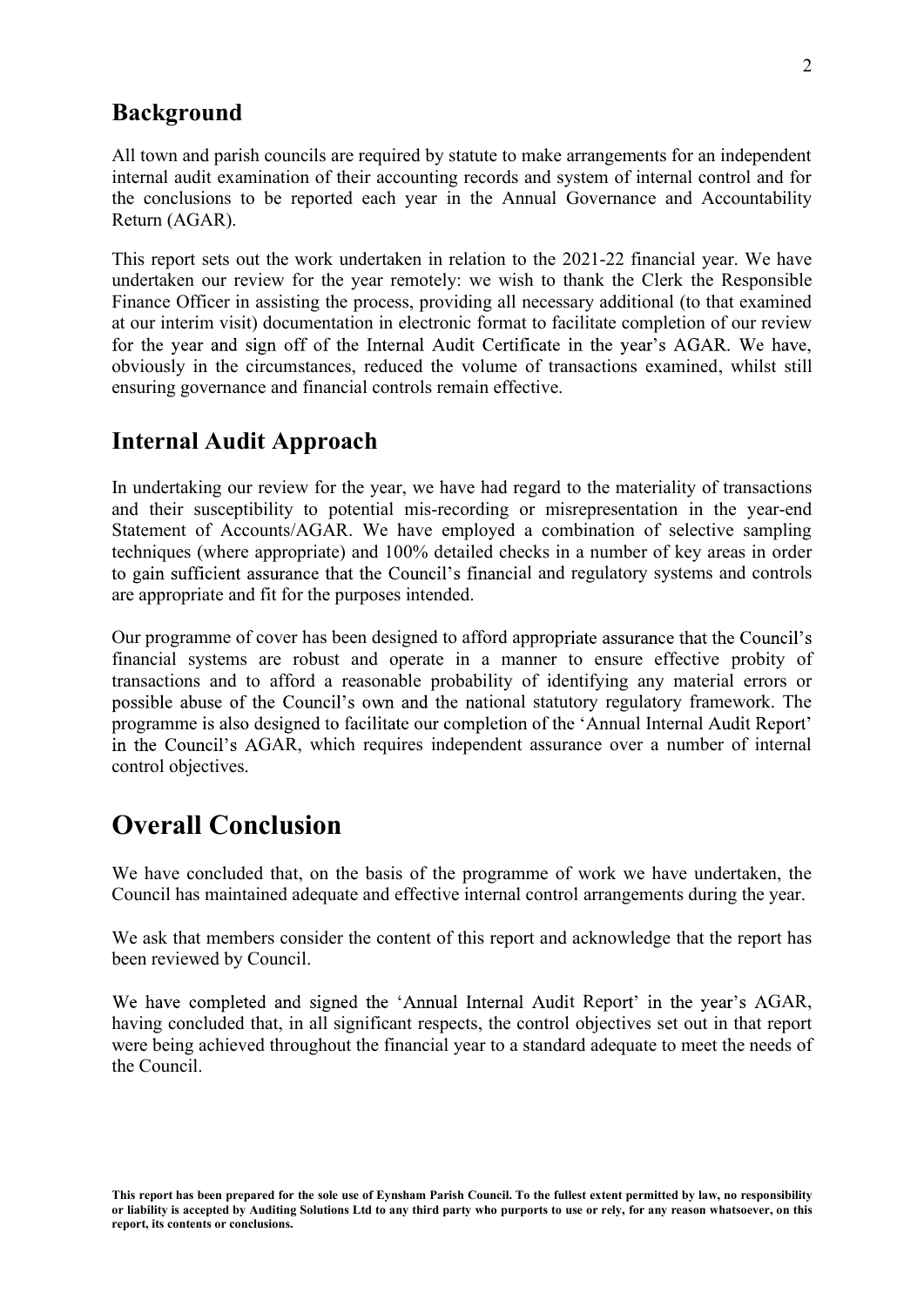## Detailed Report

### Review of Accounting Arrangements & Bank Reconciliations

Our objective here is to ensure that the accounting records are being maintained accurately and currently and that no anomalous entries appear in cashbooks or financial ledgers. We are pleased to note that the Council continues to utilise the Omega accounting software, which has been designed specifically for use by town and parish councils. To meet the objective, we have: -

- $\triangleright$  Ensured that the ledger has remained in balance throughout the financial year;
- $\triangleright$  Verified that the closing balances reported in the 2020-21 Statement of Accounts and closing Trial Balance for the year have been correctly rolled forward as the opening balances for 2021-22;
- $\triangleright$  Checked to ensure that a comprehensive, meaningful and appropriate nominal coding schedule, together with cost centres is in place;
- $\triangleright$  Checked and agreed all receipt and payment transactions for April 2021 and March 2022 in the Council's Unity Trust bank account cashbook to the relevant bank statements;
- $\triangleright$  Reviewed 12 months cash book transactions to March 2022 and a sample of invoice payments as detailed in our Review of Expenditure;
- $\triangleright$  Checked detail on the bank reconciliations for this account as at 30<sup>th</sup> April 1 and 31<sup>st</sup> March 2022 to ensure that no long-standing uncleared cheques or other anomalous entries exist; and
- $\triangleright$  Ensured the accurate disclosure of closing balance in the year's AGAR.

#### Conclusions

No issues have been identified in this area of our review.

### Review of Corporate Governance

Our objective is to ensure that the Council has a robust series of corporate governance documentation in place; that Council and Committee meetings are conducted in accordance with the adopted Standing Orders and that, as far as we are able to reasonably ascertain, no actions of a potentially unlawful nature have been or are being considered for implementation. We: -

- $\triangleright$  Are pleased to note that Standing Orders, Financial were reviewed and adopted by the Full Council on in May 2021 and May 2020 respectively;
- $\triangleright$  Have examined the Council's minutes for the current year to determine whether or not any issues exist that may have an adverse effect, through litigation or other causes, on the Council's future financial stability; and
- $\triangleright$  Noted that members are provided routinely with and approve a schedule of payments and Direct Debits, together with bank reconciliation detail.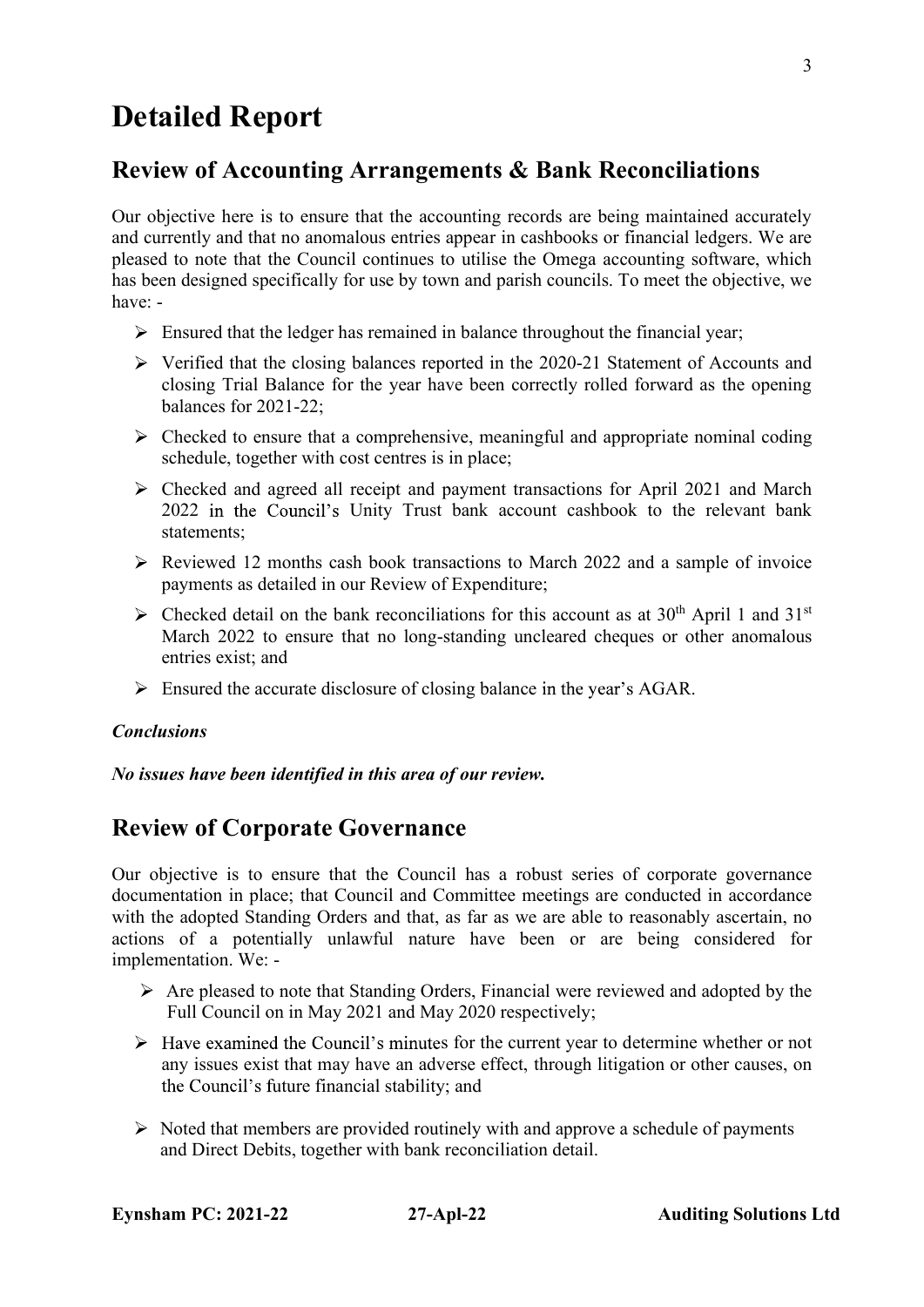#### **Conclusions**

No issues have been identified in this area of our review.

### Review of Expenditure

Our aim here is to ensure that: -

- $\triangleright$  Council resources are released in accordance with the Council's approved procedures and budgets;
- $\triangleright$  Payments are supported by appropriate documentation, either in the form of an original trade invoice or other appropriate form of document confirming the payment as due and/or an acknowledgement of receipt, where no other form of invoice is available;
- $\geq$  All discounts due on goods and services supplied are identified and appropriate action taken to secure the discount;
- $\triangleright$  The correct expense codes have been applied to invoices when processed; and
- $\triangleright$  VAT has been appropriately identified on the sample of invoices we reviewed and coded to the control account for periodic recovery.

We have reviewed the control procedures over the release of Council funds selecting a sample of all payments with a random sample across the financial year. Our test sample totalled £321,044.

We have also ensured the timely and accurate submission of the VAT returns to HMRC, agreeing the returns' detail to the VAT Control Account.

#### **Conclusions**

#### We are pleased to confirm that no issues have been identified in this area of our review.

### Assessment and Management of Risk

Our aim here is to ensure that the Council has put in place appropriate arrangements to identify all potential areas of risk of both a financial and health and safety nature, whilst also ensuring that appropriate arrangements exist to monitor and manage those risks in order to minimise the opportunity for their coming to fruition. We have:

- $\triangleright$  Examined the Council's approach to the identification, recording and management of financial risks, noting that various aspects have been reviewed, updated and readopted by The Finance & General Purposes Committee in this financial year;
- $\triangleright$  Examined the Council's insurance policy with Aviva and confirmed that appropriate cover is in place relating to Employer's and Public Liability at  $£10$  million each, together with Fidelity Guarantee at £250,000.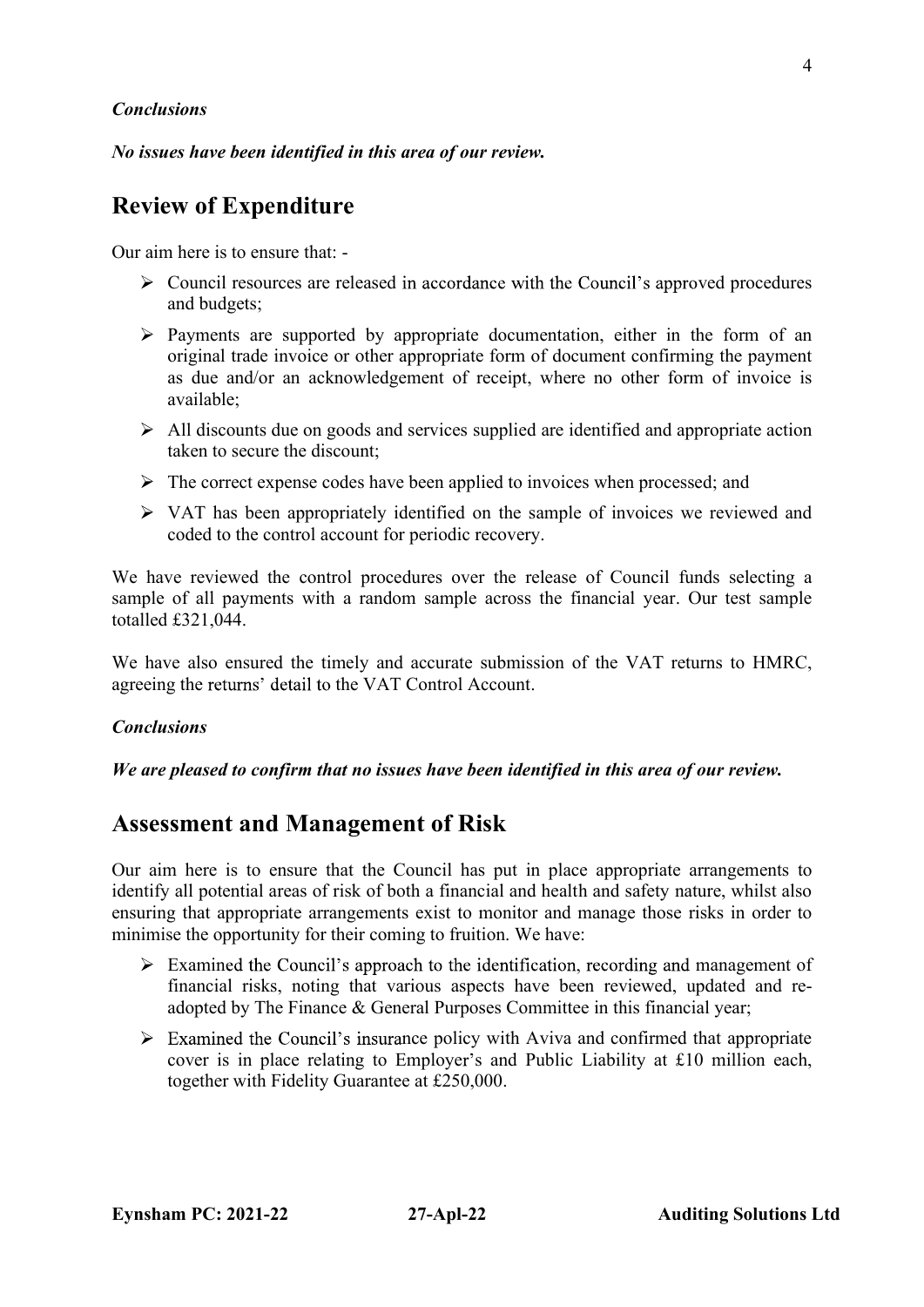#### **Conclusions**

No issues have arisen as a result of our work in this area.

### Precept Determination and Budget Control

We aim in this area of our work to ensure that the Council has appropriate procedures in place to determine its future financial requirements leading to the adoption of an approved budget and formal determination of the amount to be precepted on the District Council / Unitary Authority, that effective arrangements are in place to monitor budgetary performance throughout the financial year and that the Council has identified and retains appropriate reserve funds to meet future spending plans. We note that: -

- $\triangleright$  The process for determining the 2022-23 budget and precept requirements was completed satisfactorily with the latter approved by Full Council at £167,053 at the December 2021 meeting;
- $\triangleright$  Members continue to receive regular management accounting information at Committee and Full Council level; and
- $\triangleright$  The level of reserves is reviewed constantly during the course of the year.

#### **Conclusions**

No issues have arisen as a result of our work in this area.

### Review of Income

The Council continues to receive, in addition to the precept, income from a variety of other sources including hire of the pavilion and Council rooms, sundry grants, bank deposits and VAT recoveries.

In considering the Council's income streams, we aim to ensure that robust systems are in place to ensure the identification of all income due to the Council from its various sources; that the income is invoiced in a timely manner and that effective procedures are in place to pursue recovery of any outstanding monies due to the Council.

We have reviewed the data in the nominal ledgers noting that the majority of the income has been received from a grant and the Pavillion. There is also a Public Works Loan which has been used for the redevelopment of the Bartholomew Room.

We have also ensured that all income due by way of "investment / deposit account" interest has been received and credited to the Council's bank accounts.

#### **Conclusions**

There are no matters arising from this area of our work requiring additional comment.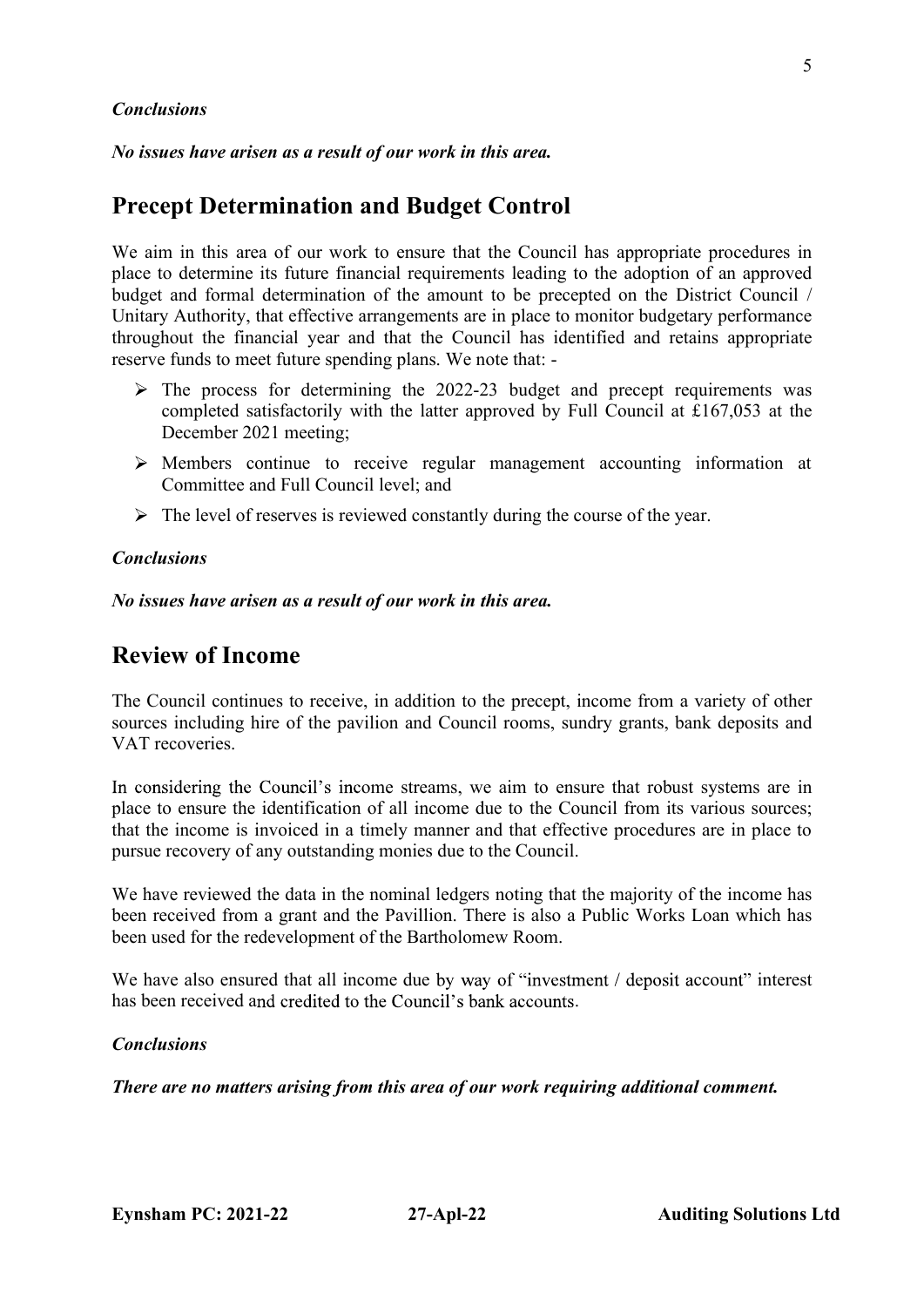### Petty Cash Account

The current Clerk does not operate any petty cash scheme. Any out-of-pocket expenses are periodically claimed for re-imbursement and these are generally paid as part of the salary payments.

### Review of Staff Salaries

In examining the Council's payroll function, we aim to confirm that extant legislation is being appropriately observed as regards adherence to the Employee Rights Act 1998 and the requirements of HM Revenue and Customs (HMRC) legislation as regards the deduction and payment over of income tax and NI contributions, together with meeting the requirements of the local government pension scheme. To meet that objective, we have examined the payroll procedures in place and the physical payments made to staff for 2021-22, as detailed below, by reference to the payroll documentation provided. We have, consequently: -

- $\triangleright$  Ensured that the Council has approved staff pay rates for the financial year and that these have been duly and accurately applied;
- Tested computations of deductions for Income Tax, National Insurance and LGPS contributions by reference to the March 2022 payroll detail;
- $\triangleright$  Checked to ensure that appropriate PAYE tax codes and NI tables have been applied in the year; and
- $\triangleright$  Checked and agreed a sample of net payments made to the cash book and bank statement transactions;

#### Conclusions

There are no matters arising from this area of our work.

### Asset Register / Inventory

The Governance and Accountability Manual requires all councils to maintain a record of all assets owned. We have checked and agreed the principles used in the detail, as recorded in the Asset Register, noting that it has been prepared using purchase cost values or, where that value is unknown, at the previous year's AGAR value uplifted or decreased to reflect any new acquisitions or disposals in the year.

#### **Conclusions**

No matters arise warranting formal comment or recommendation in this area of our review.

### Investments and Loans

Our objectives here are to ensure that the Council is "investing" surplus funds, be they held temporarily or on a longer term basis in appropriate banking and investment institutions, that an appropriate investment policy is in place and that the Council is obtaining the best rate of